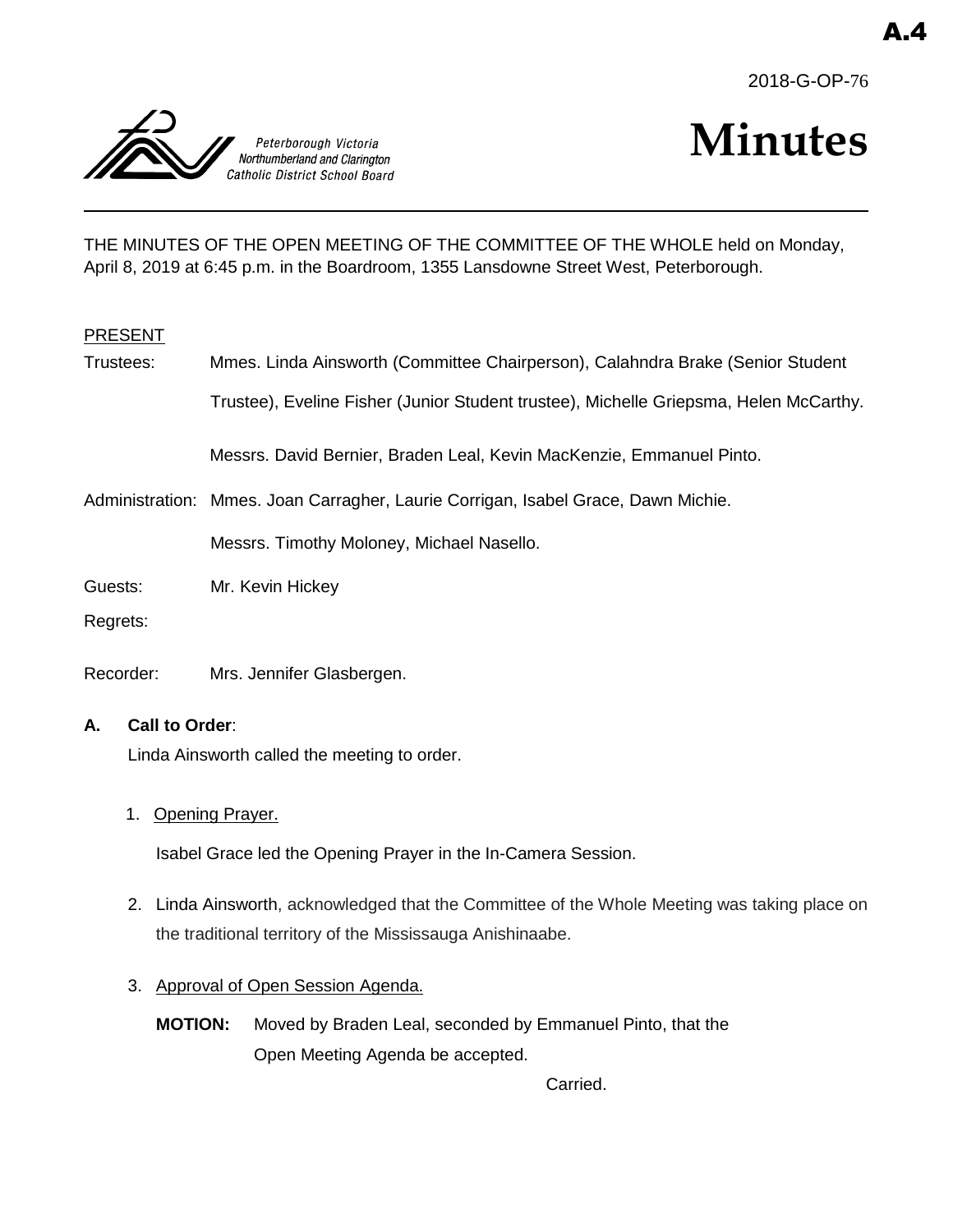4. Declarations of Conflicts of Interest.

# 5. Approval of the Minutes of the Committee of the Whole – Open Session held on February 11, 2019.

**MOTION:** Moved by Helen McCarthy, seconded by David Bernier, that the Minutes of the Committee of the Whole – Open Session, held on February 11, 2019, be approved.

Carried.

# 6. Business Arising from the Minutes.

#### **B. Recommended Actions/Presentations:**

#### 1. Draft Long Term Accommodation Plan.

Isabel Grace, Superintendent of Business and Finance and Kevin Hickey, Manager of Purchasing, Planning and Facility, gave a presentation on the Ontario Education Collaboration Marketplace Report. Kevin and Isabel explained to the committee how collaborative spending and contract utilization amongst the different school boards could be beneficial. Isabel and Kevin addressed concerns and answered trustee questions.

#### 2. Budget Processes Presentation

Isabel Grace, Superintendent of Business and Finance, presented a slide show on budget processes. Isabel went over the budget process in detail and answered any questions trustee members had.

#### 3. OCSTA: Memo – Toronto CDSB Motion re Ontario Autism Program (OAP)

Michael Nasello, Director of Education, reviewed with the committee a memo that was sent out by the Ontario Catholic School Trustees' Association regarding the Ontario Autism Program. Michael answered trustee questions and concerns.